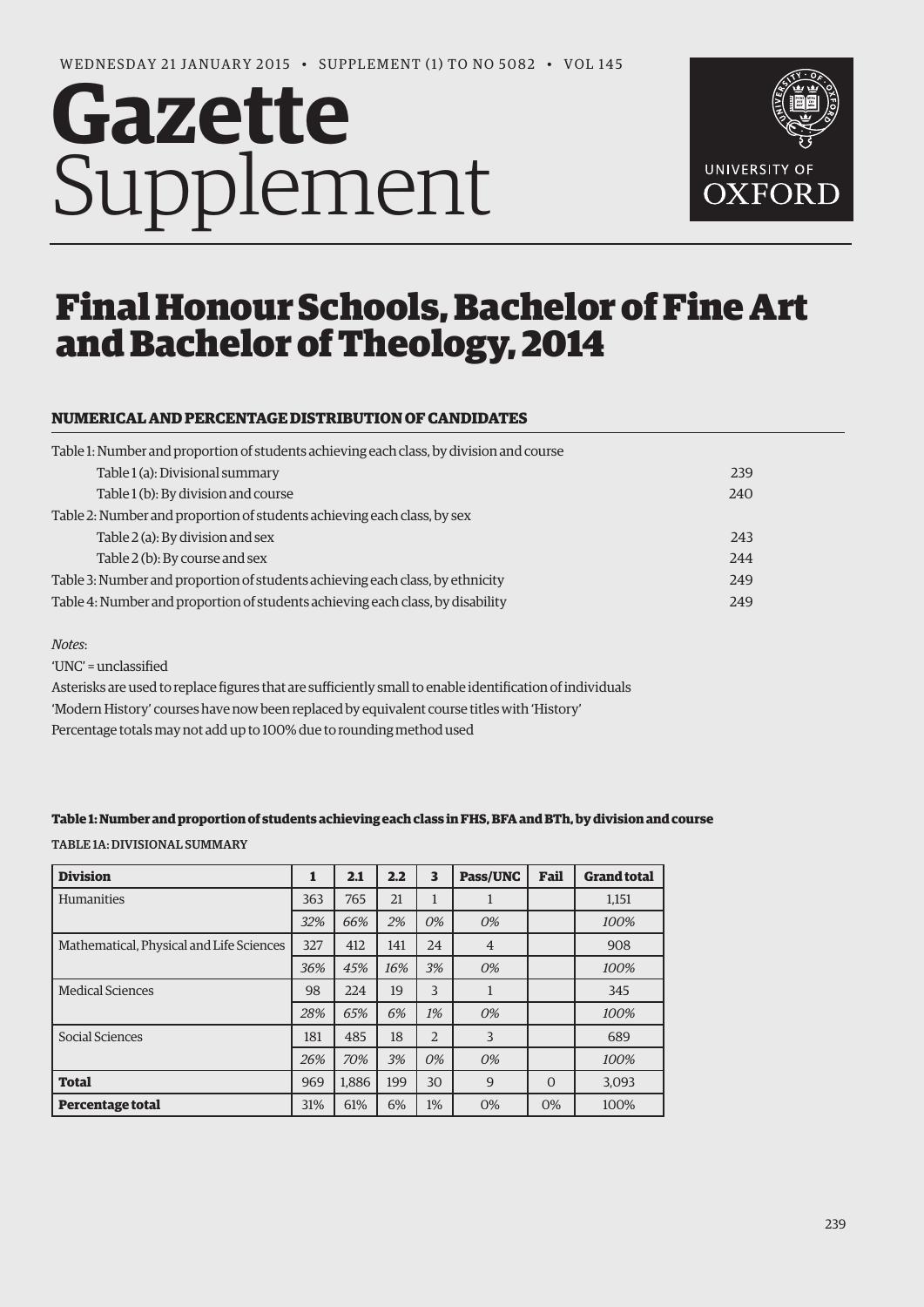| <b>Division</b>                | <b>Programme Title</b>                     | $\mathbf{1}$   | 2.1            | 2.2            | 3      | Pass/UNC     | Fail   | <b>Grand total</b> |
|--------------------------------|--------------------------------------------|----------------|----------------|----------------|--------|--------------|--------|--------------------|
| Humanities                     | BA Ancient & Modern History                | $\overline{7}$ | $\overline{7}$ |                |        |              |        | 14                 |
|                                |                                            | 50%            | 50%            |                |        |              |        | 100%               |
|                                | BA Classical Archaeology & Ancient History | $\overline{2}$ | 20             |                |        |              |        | 22                 |
|                                |                                            | 9%             | 91%            |                |        |              |        | 100%               |
|                                | <b>BA Classics &amp; English</b>           | $\overline{2}$ | $\overline{4}$ |                |        |              |        | 6                  |
|                                |                                            | 33%            | 67%            |                |        |              |        | 100%               |
|                                | BA Classics & Modern Languages             |                | 6              |                |        |              |        | 6                  |
|                                |                                            |                | 100%           |                |        |              |        | 100%               |
|                                | <b>BA Classics with Oriental Studies</b>   | $\ast$         | $\ast$         | $\ast$         | $\ast$ | $\ast$       | $\ast$ | $\overline{4}$     |
|                                |                                            | $\ast$         | $\ast$         | $\ast$         | $\ast$ | $\ast$       | $\ast$ | 100%               |
|                                | BA English & Modern Languages              | 8              | 14             |                |        |              |        | 22                 |
|                                |                                            | 36%            | 64%            |                |        |              |        | 100%               |
|                                | BA English Language & Literature           | 53             | 148            | $\overline{2}$ |        | $\mathbf{1}$ |        | 204                |
|                                |                                            | 26%            | 73%            | 1%             |        | 0%           |        | 100%               |
|                                | BA European & Middle Eastern Languages     | 5              | $\overline{4}$ |                |        |              |        | 9                  |
|                                |                                            | 56%            | 44%            |                |        |              |        | 100%               |
|                                | <b>BA History</b>                          | 72             | 154            | 3              |        |              |        | 229                |
|                                |                                            | 31%            | 67%            | 1%             |        |              |        | 100%               |
|                                | <b>BA History &amp; Economics</b>          | $\overline{2}$ | 8              | $\mathbf{1}$   |        |              |        | 11                 |
|                                |                                            | 18%            | 73%            | 9%             |        |              |        | 100%               |
|                                | <b>BA History &amp; English</b>            | $\overline{4}$ | 8              |                |        |              |        | 12                 |
|                                |                                            | 33%            | 67%            |                |        |              |        | 100%               |
|                                | <b>BA History &amp; Politics</b>           | 10             | 36             |                |        |              |        | 46                 |
| BA History & Modern Languages  | 22%                                        | 78%            |                |                |        |              | 100%   |                    |
|                                | $\overline{4}$                             | 12             |                |                |        |              | 16     |                    |
|                                |                                            | 25%            | 75%            |                |        |              |        | 100%               |
|                                | BA History of Art                          | 6              | 8              |                |        |              |        | 14                 |
|                                |                                            | 43%            | 57%            |                |        |              |        | 100%               |
|                                | BA Literae Humaniores - Course 1           | 32             | 59             | $\mathbf{1}$   |        |              |        | 92                 |
|                                |                                            | 35%            | 64%            | 1%             |        |              |        | 100%               |
|                                | BA Literae Humaniores - Course 2           | 5              | 11             | $\mathbf{1}$   |        |              |        | 17                 |
|                                |                                            | 29%            | 65%            | 6%             |        |              |        | 100%               |
|                                | <b>BA Modern Languages</b>                 | 60             | 124            | 6              | $1\,$  |              |        | 191                |
|                                |                                            | 31%            | 65%            | 3%             | 1%     |              |        | 100%               |
|                                | <b>BA</b> Music                            | 36             | 33             |                |        |              |        | 69                 |
|                                |                                            | 52%            | 48%            |                |        |              |        | 100%               |
|                                | <b>BA Oriental Studies</b>                 | 13             | 24             | $\mathbf{1}$   |        |              |        | 38                 |
|                                |                                            | 34%            | 63%            | 3%             |        |              |        | 100%               |
|                                | BA Philosophy & Theology                   | $\overline{4}$ | $21\,$         |                |        |              |        | 25                 |
|                                |                                            | 16%            | 84%            |                |        |              |        | 100%               |
|                                | BA Philosophy & Modern Languages           | 3              | $11\,$         | $\mathbf{1}$   |        |              |        | 15                 |
|                                |                                            | 20%            | 73%            | $7%$           |        |              |        | 100%               |
|                                | <b>BATheology</b>                          | $17\,$         | 29             | $\mathbf{1}$   |        |              |        | 47                 |
| BA Theology & Oriental Studies |                                            | 36%            | 62%            | 2%             |        |              |        | 100%               |
|                                |                                            | $\ast$         | $\ast$         | $\ast$         | $\ast$ | $\ast$       | $\ast$ | $\overline{2}$     |
|                                |                                            | $\ast$         | $\ast$         | $\ast$         | $\ast$ | $\ast$       | $\ast$ | 100%               |
|                                | <b>BFA Fine Art</b>                        | 10             | 12             | $\mathbf{1}$   |        |              |        | 23                 |
|                                |                                            | 43%            | 52%            | 4%             |        |              |        | 100%               |

#### Table 1b: By division and course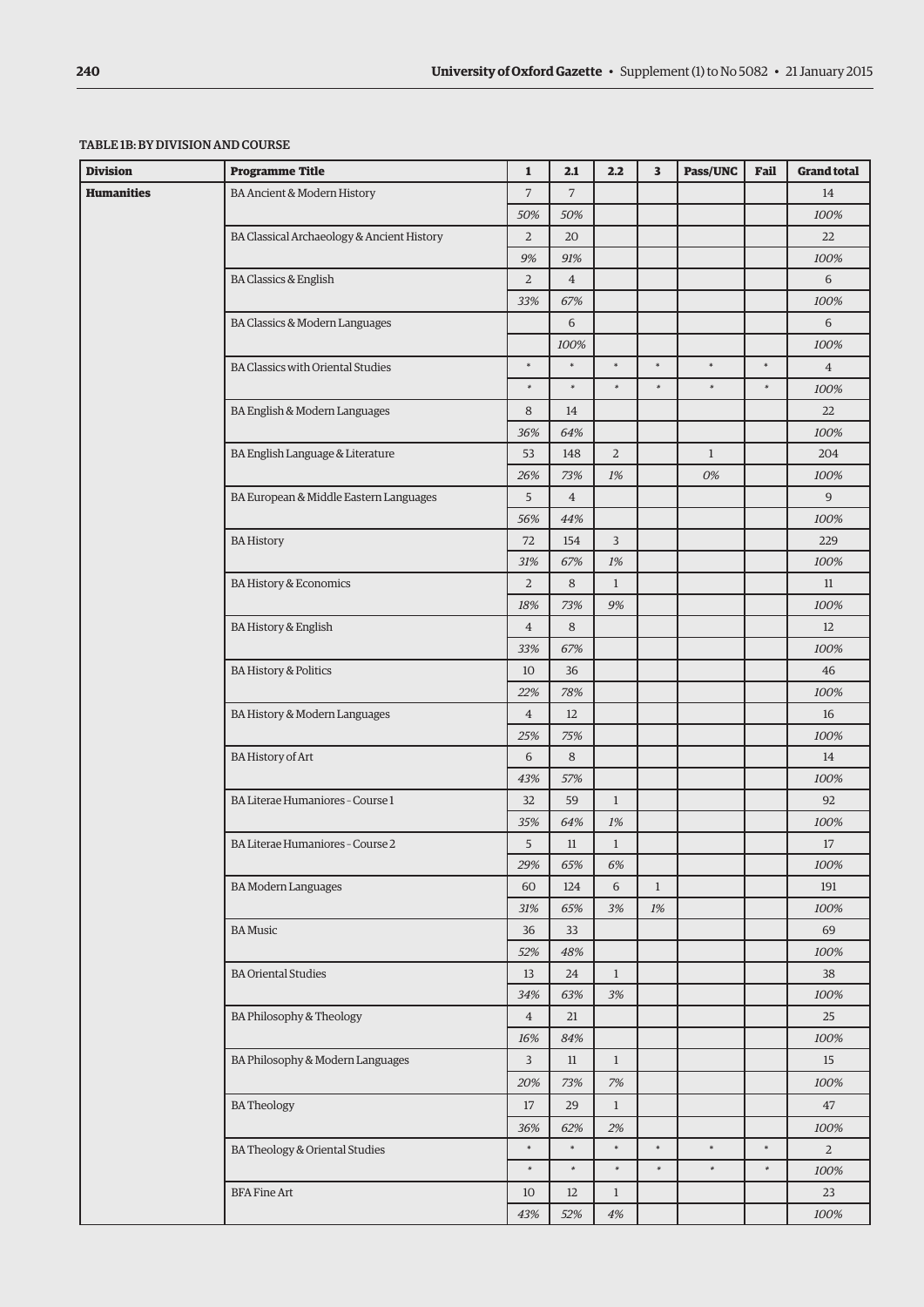| <b>Division</b>               | <b>Programme Title</b>                      | $\mathbf 1$    | 2.1            | 2.2            | 3              | Pass/UNC     | Fail   | <b>Grand total</b> |
|-------------------------------|---------------------------------------------|----------------|----------------|----------------|----------------|--------------|--------|--------------------|
| <b>Humanities</b> cont        | <b>BTh Theology</b>                         | $\overline{4}$ | 10             | 3              |                |              |        | 17                 |
|                               |                                             | 24%            | 59%            | 18%            |                |              |        | 100%               |
| <b>Mathematical, Physical</b> | <b>BA Biological Sciences</b>               | 30             | 73             | $\mathsf{3}$   |                |              |        | 106                |
| and Life Sciences             |                                             | 28%            | 69%            | 3%             |                |              |        | 100%               |
|                               | <b>BA Computer Science</b>                  | $\mathbf{1}$   | $\overline{4}$ | 5              | $\overline{2}$ |              |        | 12                 |
|                               |                                             | 8%             | 33%            | 42%            | 17%            |              |        | 100%               |
|                               | <b>BA</b> Geology                           | $\ast$         | $\ast$         | $\ast$         | $\ast$         | $\ast$       | $\ast$ | $\mathbf{1}$       |
|                               |                                             | $\ast$         | $\ast$         | $\ast$         | $\ast$         | $\ast$       | $\ast$ | 100%               |
|                               | <b>BA</b> Mathematics                       | $\overline{9}$ | 18             | 20             | 9              | $\mathbf{1}$ |        | 57                 |
|                               |                                             | 16%            | 32%            | 35%            | 16%            | $2\%$        |        | 100%               |
|                               | BA Mathematics & Computer Science           | $\ast$         | $\ast$         | $\ast$         | $\ast$         | $\ast$       | $\ast$ | $\overline{4}$     |
|                               |                                             | $\ast$         | $\ast$         | $\ast$         | $\ast$         | $\ast$       | $\ast$ | 100%               |
|                               | BA Mathematics & Philosophy                 | $\ast$         | $\ast$         | $\ast$         | $\ast$         | $\ast$       | $\ast$ | 5                  |
|                               |                                             | $\ast$         | $\ast$         | $\ast$         | $\ast$         | $\ast$       | $\ast$ | 100%               |
|                               | <b>BA Mathematics &amp; Statistics</b>      | 8              | $\overline{4}$ | 5              | $\overline{2}$ |              |        | 19                 |
|                               |                                             | 42%            | 21%            | 26%            | 11%            |              |        | 100%               |
|                               | <b>BA Physics</b>                           | 5              | 20             | 23             | 3              |              |        | 51                 |
|                               |                                             | 10%            | 39%            | 45%            | 6%             |              |        | 100%               |
|                               | MChem Chemistry                             | 68             | 65             | 29             | $\overline{2}$ |              |        | 164                |
|                               |                                             | 41%            | 40%            | 18%            | 1%             |              |        | 100%               |
|                               | MCompSci Computer Science                   |                | 5              | $\overline{2}$ | $\mathbf{1}$   |              |        | 13                 |
|                               |                                             | 38%            | 38%            | 15%            | 8%             |              |        | 100%               |
|                               | MEarthSci Earth Sciences                    | $\overline{7}$ | 24             | $\overline{2}$ |                |              |        | 33                 |
|                               |                                             | 21%            | 73%            | 6%             |                |              |        | 100%               |
|                               | MEng Engineering Science                    | 50             | 60             | 23             | 3              | 3            |        | 139                |
|                               |                                             | 36%            | 43%            | 17%            | 2%             | 2%           |        | 100%               |
|                               | MEng Engineering, Economics & Management    | 13             | 5              |                |                |              |        | 18                 |
|                               |                                             | 72%            | 28%            |                |                |              |        | 100%               |
|                               | <b>MEng Materials Science</b>               | 8              | 8              | $\overline{4}$ | $\mathbf{1}$   |              |        | 21                 |
|                               |                                             | 38%            | 38%            | 19%            | 5%             |              |        | 100%               |
|                               | MEng Materials, Economics & Management      | $\mathbf{1}$   | 7              | $\mathbf{1}$   |                |              |        | 9                  |
|                               |                                             | 11%            | 78%            | 11%            |                |              |        | 100%               |
|                               | MMath Mathematics                           | 47             | 43             | 11             |                |              |        | 101                |
|                               |                                             | 47%            | 43%            | 11%            |                |              |        | 100%               |
|                               | MMath Mathematics & Statistics              | $\overline{7}$ | $\overline{4}$ | $\mathbf{1}$   |                |              |        | 12                 |
|                               |                                             | 58%            | 33%            | 8%             |                |              |        | 100%               |
|                               | MMathCompSci Mathematics & Computer Science | $\overline{4}$ | 3              | $\mathbf{1}$   |                |              |        | 8                  |
|                               |                                             |                | 38%            | 13%            |                |              |        | 100%               |
|                               | MMathPhil Mathematics & Philosophy          |                | 6              |                |                |              |        | 10                 |
|                               |                                             |                | 60%            |                |                |              |        | 100%               |
|                               | <b>MPhys Physics</b>                        |                | 48             | 6              | $\mathbf{1}$   |              |        | 110                |
|                               |                                             | 50%            | 44%            | 5%             | 1%             |              |        | 100%               |
|                               | MPhysPhil Physics & Philosophy              | 3              | 11             | $\mathbf{1}$   |                |              |        | 15                 |
|                               |                                             | 20%            | 73%            | $7%$           |                |              |        | 100%               |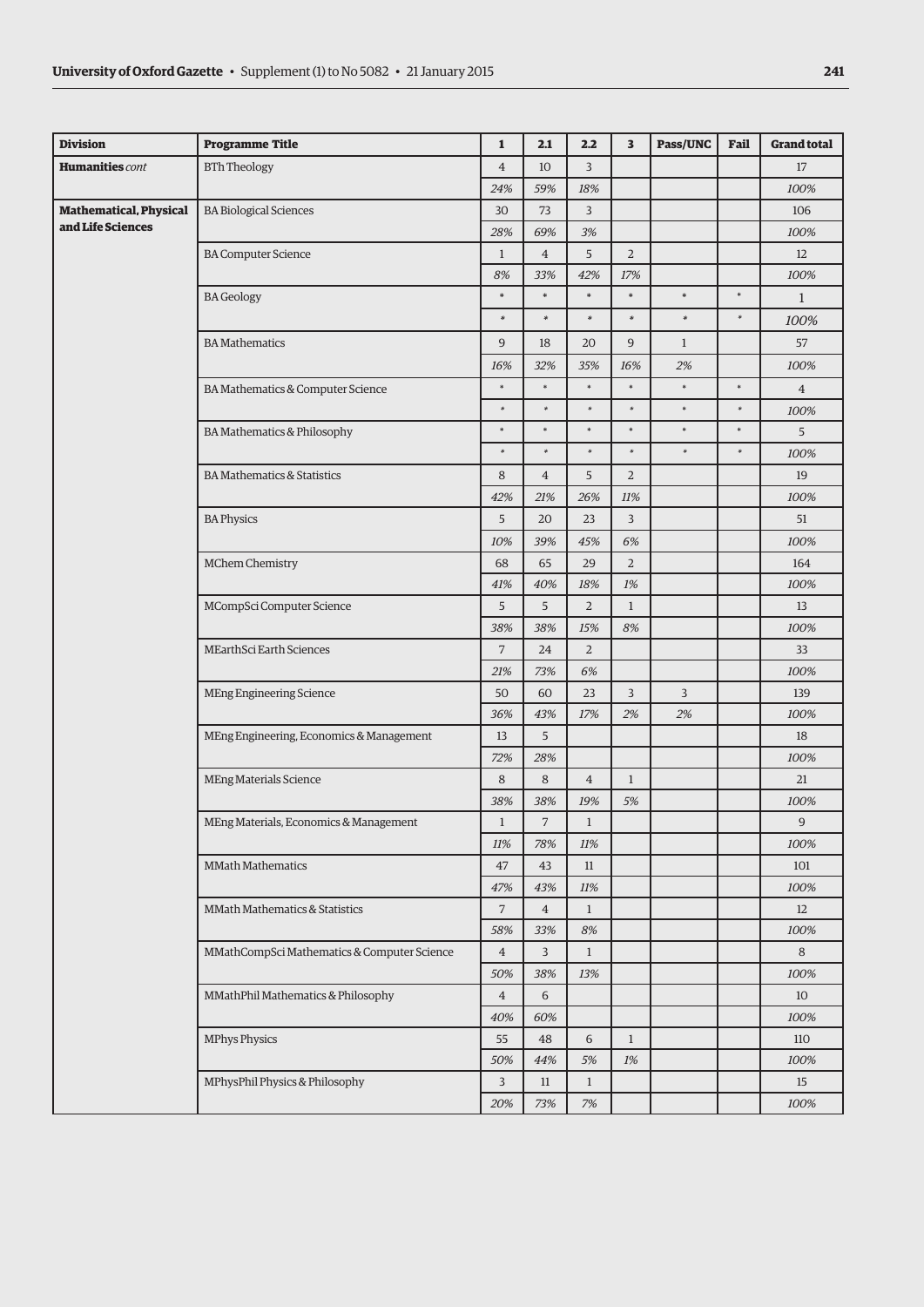| <b>Division</b>                                         | <b>Programme Title</b>                     | $\mathbf{1}$   | 2.1    | 2.2            | 3              | <b>Pass/UNC</b> | Fail           | <b>Grand total</b> |
|---------------------------------------------------------|--------------------------------------------|----------------|--------|----------------|----------------|-----------------|----------------|--------------------|
| <b>Medical Sciences</b>                                 | BA Cell & Systems Biology                  | $\overline{4}$ | 16     | $\mathbf{1}$   |                |                 |                | 21                 |
|                                                         |                                            | 19%            | 76%    | 5%             |                |                 |                | 100%               |
|                                                         | <b>BA Experimental Psychology</b>          | 23             | 31     | $\overline{2}$ |                |                 |                | 56                 |
|                                                         |                                            | 41%            | 55%    | 4%             |                |                 |                | 100%               |
|                                                         | <b>BA Medical Sciences</b>                 | 40             | 103    | 11             |                |                 |                | 154                |
|                                                         |                                            | 26%            | 67%    | 7%             |                |                 |                | 100%               |
|                                                         | <b>BA</b> Neuroscience                     | $\ast$         | $\ast$ | $\ast$         | $\ast$         | $\ast$          | $\ast$         | 5                  |
|                                                         |                                            | $\ast$         | $\ast$ | $\ast$         | $\ast$         | $\ast$          | $\ast$         | 100%               |
|                                                         | <b>BA Psychology &amp; Philosophy</b>      | 5              | 19     |                |                |                 |                | 24                 |
|                                                         |                                            | 21%            | 79%    |                |                |                 |                | 100%               |
|                                                         | BA Psychology, Philosophy & Physiology     | $\ast$         | $\ast$ | $\ast$         | $\ast$         | $\ast$          | $\ast$         | $\overline{2}$     |
|                                                         |                                            | $\ast$         | $\ast$ | $\ast$         | $\ast$         | $\ast$          | $\ast$         | 100%               |
|                                                         | MBiochem Molecular & Cellular Biochemistry | 24             | 50     | 5              | $\overline{3}$ | $\mathbf{1}$    |                | 83                 |
|                                                         |                                            | 29%            | 60%    | 6%             | 4%             | 1%              |                | 100%               |
| <b>Social Sciences</b><br>BA Archaeology & Anthropology |                                            | 6              | 19     |                |                |                 |                | 25                 |
|                                                         |                                            | 24%            | 76%    |                |                |                 |                | 100%               |
|                                                         | BA Economics & Management                  | 31             | 53     | 6              |                | $\mathbf{1}$    |                | 91                 |
|                                                         |                                            | 34%            | 58%    | 7%             |                | 1%              |                | 100%               |
|                                                         | <b>BA</b> Geography                        | 39             | 46     | $\mathbf{1}$   |                | $\mathbf{1}$    |                | 87                 |
|                                                         |                                            | 45%            | 53%    | 1%             |                | 1%              |                | 100%               |
|                                                         | <b>BA Human Sciences</b>                   | 8              | 17     |                |                |                 |                | 25                 |
|                                                         |                                            | 32%            | 68%    |                |                |                 |                | 100%               |
|                                                         | <b>BA Jurisprudence</b>                    | 34             | 143    | 5              |                | $\mathbf{1}$    |                | 183                |
|                                                         |                                            | 19%            | 78%    | 3%             |                | 1%              |                | 100%               |
|                                                         | BA Jurisprudence (with Law in Europe)      | 12             | 20     |                |                |                 |                | 32                 |
|                                                         |                                            | 38%            | 63%    |                |                |                 |                | 100%               |
|                                                         | BA Philosophy, Politics & Economics        | 51             | 187    | 6              | $\overline{2}$ |                 |                | 246                |
|                                                         |                                            | 21%            | 76%    | 2%             | 1%             |                 |                | 100%               |
| <b>Total</b>                                            |                                            | 969            | 1,886  | 199            | 30             | 9               | $\overline{0}$ | 3093               |
| Percentage total                                        |                                            | 31%            | 61%    | 6%             | 1%             | 0%              | 0%             | 100%               |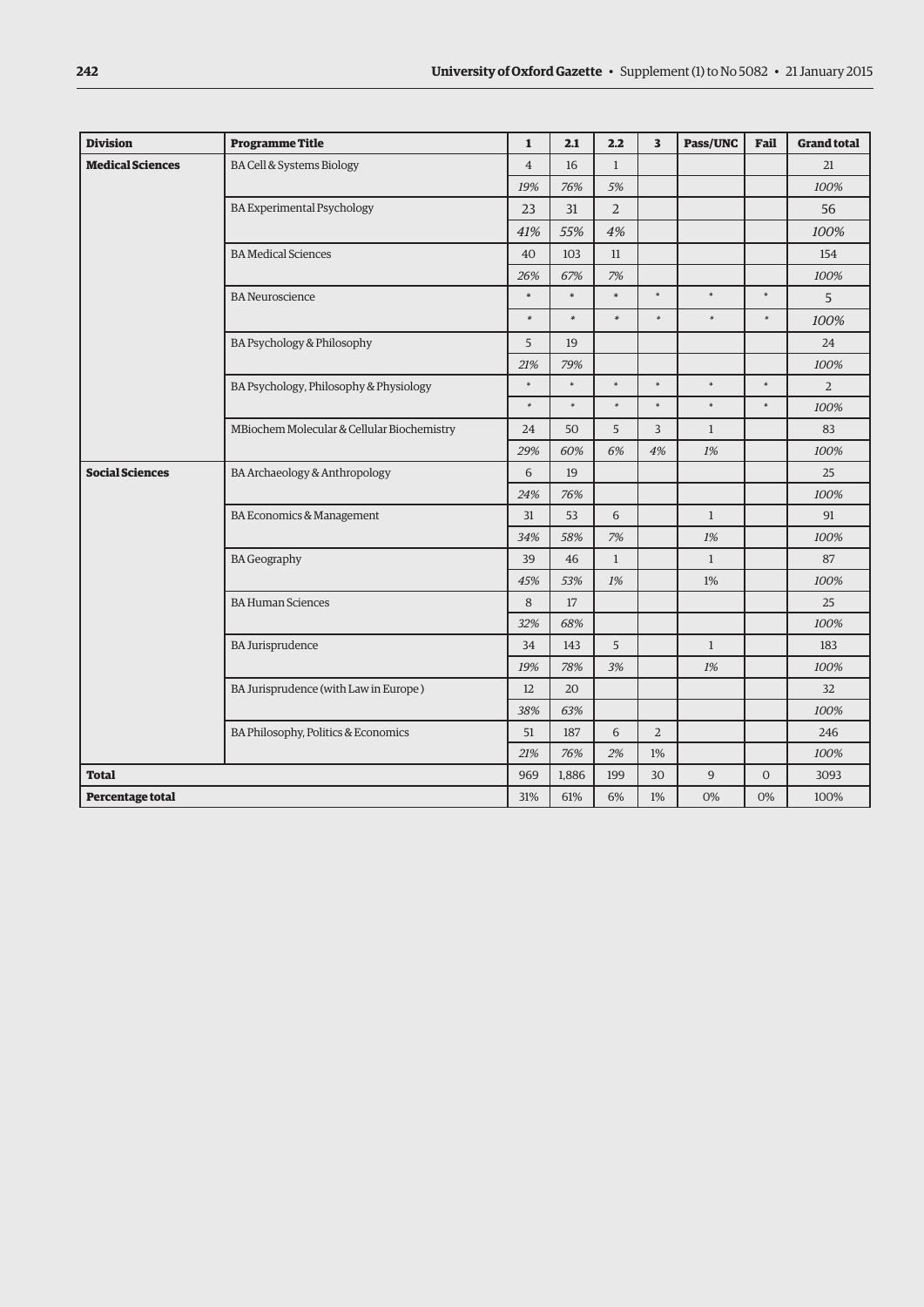#### **Table 2: Number and proportion of students achieving each class in FHS, BFA and BTh, by sex**

TABLE 2A: BY DIVISION AND SEX

| <b>Division</b>         | <b>Sex</b> | 1   | 2.1   | 2.2            | 3              | Pass/UNC       | Fail     | <b>Grand total</b> |
|-------------------------|------------|-----|-------|----------------|----------------|----------------|----------|--------------------|
| Humanities              | Female     | 173 | 441   | 8              | $\mathbf{1}$   | $\mathbf{1}$   |          | 624                |
|                         |            | 28% | 71%   | 1%             | 0%             | 0%             |          | 100%               |
|                         | Male       | 190 | 324   | 13             |                |                |          | 527                |
|                         |            | 36% | 61%   | 2%             |                |                |          | 100%               |
| Total                   |            | 363 | 765   | 21             | $\mathbf{1}$   | $\mathbf{1}$   |          | 1,151              |
| Percentage total        |            | 32% | 66%   | 2%             | 0%             | 0%             |          | 100%               |
| Mathematical, Physical  | Female     | 82  | 152   | 48             | 7              |                |          | 289                |
| and Life Sciences       |            | 28% | 53%   | 17%            | 2%             |                |          | 100%               |
|                         | Male       | 245 | 260   | 93             | 17             | $\overline{4}$ |          | 619                |
|                         |            | 40% | 42%   | 15%            | 3%             | 1%             |          | 100%               |
| Total                   |            | 327 | 412   | 141            | 24             | $\overline{4}$ |          | 908                |
| Percentage total        |            | 36% | 45%   | 16%            | 3%             | 0%             |          | 100%               |
| <b>Medical Sciences</b> | Female     | 56  | 123   | $\overline{4}$ | $\overline{2}$ |                |          | 185                |
|                         |            | 30% | 66%   | 2%             | 1%             |                |          | 100%               |
|                         | Male       | 42  | 101   | 15             | $\mathbf{1}$   | $\mathbf{1}$   |          | 160                |
|                         |            | 26% | 63%   | 9%             | 1%             | 1%             |          | 100%               |
| <b>Total</b>            |            | 98  | 224   | 19             | $\overline{3}$ | $\mathbf{1}$   |          | 345                |
| Percentage total        |            | 28% | 65%   | 6%             | 1%             | 0%             |          | 100%               |
| Social Sciences         | Female     | 79  | 245   | 6              |                | $\mathbf{1}$   |          | 331                |
|                         |            | 24% | 74%   | 2%             |                | 0%             |          | 100%               |
|                         | Male       | 102 | 240   | 12             | $\overline{2}$ | $\overline{2}$ |          | 358                |
|                         |            | 28% | 67%   | 3%             | 1%             | 1%             |          | 100%               |
| <b>Total</b>            |            | 181 | 485   | 18             | $\overline{2}$ | 3              |          | 689                |
| Percentage total        |            | 26% | 70%   | 3%             | 0%             | 0%             |          | 100%               |
| <b>Grand total</b>      |            | 969 | 1,886 | 199            | 30             | 9              | $\Omega$ | 3,093              |
| Percentage grand total  |            | 31% | 61%   | 6%             | 1%             | 0%             | 0%       | 100%               |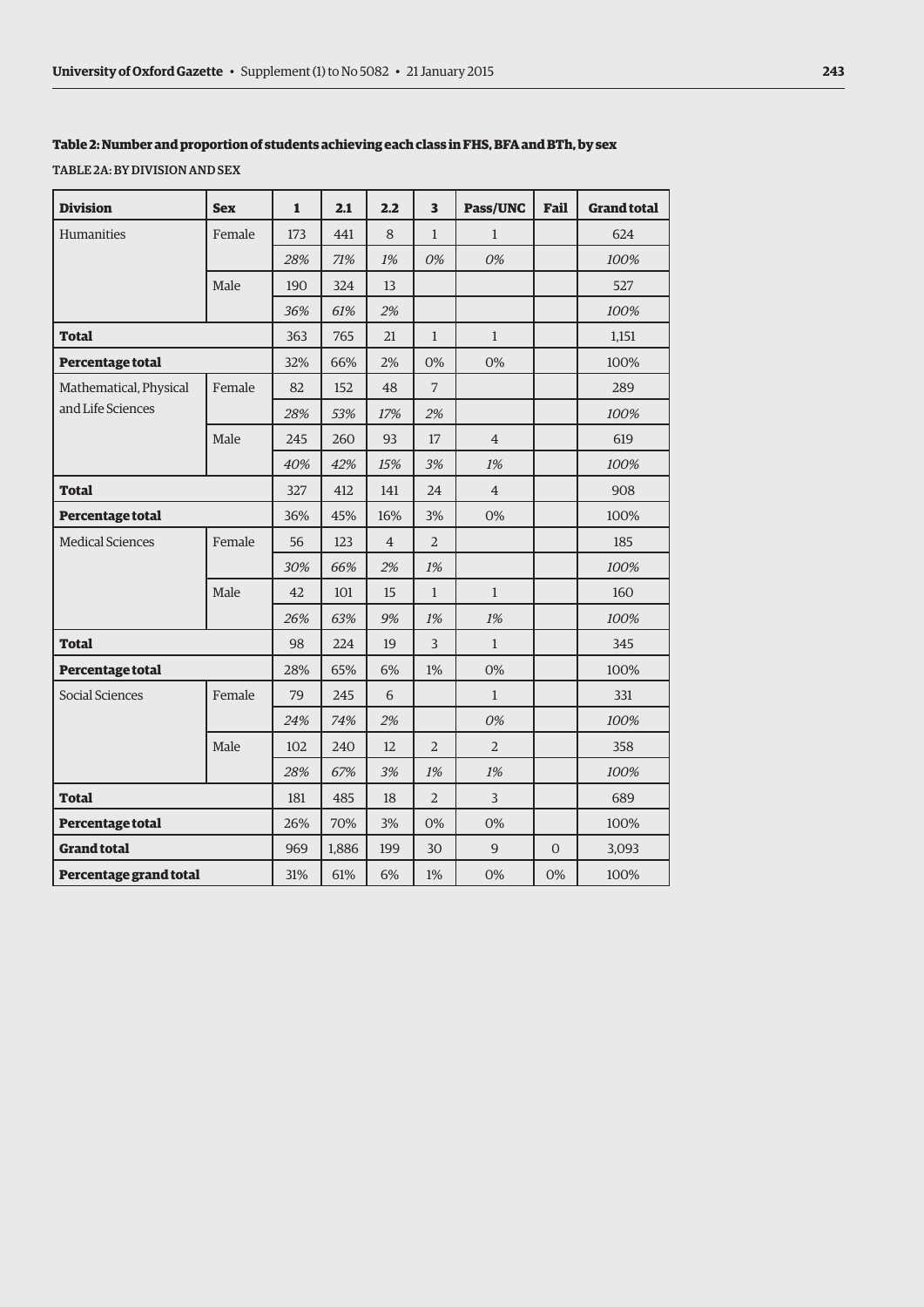## TABLE 2B: BY COURSE AND SEX

| <b>Programme</b>                           | <b>Sex</b> | $\mathbf{1}$     | 2.1              | 2.2              | 3                | Pass/UNC         | Fail             | <b>Grand total</b>     |
|--------------------------------------------|------------|------------------|------------------|------------------|------------------|------------------|------------------|------------------------|
| BA Ancient & Modern History                | Female     | $\overline{4}$   | 3                |                  |                  |                  |                  | $\overline{7}$         |
|                                            |            | 57%              | 43%              |                  |                  |                  |                  | 100%                   |
|                                            | Male       | 3                | $\overline{4}$   |                  |                  |                  |                  | $\overline{7}$         |
|                                            |            | 43%              | 57%              |                  |                  |                  |                  | 100%                   |
| BA Archaeology & Anthropology              | Female     | 3                | 14               |                  |                  |                  |                  | $17\,$                 |
|                                            |            | 18%              | 82%              |                  |                  |                  |                  | 100%                   |
|                                            | Male       | 3                | 5                |                  |                  |                  |                  | 8                      |
|                                            |            | 38%              | 63%              |                  |                  |                  |                  | 100%                   |
| <b>BA Biological Sciences</b>              | Female     | 14               | 49               | $\overline{2}$   |                  |                  |                  | 65                     |
|                                            |            | 22%              | 75%              | 3%               |                  |                  |                  | 100%                   |
|                                            | Male       | 16               | 24               | $\mathbf{1}$     |                  |                  |                  | 41                     |
|                                            |            | 39%              | 59%              | 2%               |                  |                  |                  | 100%                   |
| BA Cell & Systems Biology                  | Female     | 3                | 11               |                  |                  |                  |                  | 14                     |
|                                            |            | 21%              | 79%              |                  |                  |                  |                  | 100%                   |
|                                            | Male       | $\mathbf{1}$     | 5                | $\mathbf{1}$     |                  |                  |                  | $\overline{7}$         |
|                                            |            | 14%              | 71%              | 14%              |                  |                  |                  | 100%                   |
| BA Classical Archaeology & Ancient History | Female     | $\mathbf{1}$     | 14               |                  |                  |                  |                  | 15                     |
|                                            |            | 7%               | 93%              |                  |                  |                  |                  | 100%                   |
|                                            | Male       | $\mathbf{1}$     | 6                |                  |                  |                  |                  | 7                      |
|                                            |            | 14%              | 86%              |                  |                  |                  |                  | 100%                   |
| <b>BA Classics &amp; English</b>           | Female     | $\ast$           | $\ast$           | $\ast$           | $\ast$           | $\ast$           | $\ast$           | $\overline{4}$         |
|                                            |            | $\ast$           | $\ast$           | $\ast$           | $\ast$           | $\ast$           | $\ast$           | 100%                   |
|                                            | Male       | $\ast$           | $\ast$           | $\ast$           | $\ast$           | $\ast$           | $\ast$           | $\overline{2}$         |
|                                            |            | $\ast$           | $\ast$           | $\ast$           | $\ast$           | $\ast$           | $\ast$           | 100%                   |
| BA Classics & Modern Languages             | Female     | $\ast$<br>$\ast$ | $\ast$<br>$\ast$ | $\ast$<br>$\ast$ | $\ast$<br>$\ast$ | $\ast$<br>$\ast$ | $\ast$           | 3                      |
|                                            |            | $\ast$           | $\ast$           | $\ast$           | $\ast$           | $\ast$           | $\ast$<br>$\ast$ | 100%                   |
|                                            | Male       | $\ast$           | $\ast$           | $\ast$           | $\ast$           | $\ast$           | $\ast$           | 3                      |
|                                            |            | $\ast$           | $\ast$           | $\ast$           | $\ast$           | $\ast$           | $\ast$           | 100%                   |
| <b>BA Classics with Oriental Studies</b>   | Female     | $\ast$           | $\ast$           | $\ast$           | $\ast$           | $\ast$           | $\ast$           | $\mathbf{1}$           |
|                                            |            | $\ast$           | $\ast$           | $\ast$           | $\ast$           | $\ast$           | $\ast$           | 100%                   |
|                                            | Male       | $\ast$           | $\ast$           | $\ast$           | $\ast$           | $\ast$           | $\ast$           | 3                      |
| <b>BA Computer Science</b>                 | Female     | $\ast$           | $\ast$           | $\ast$           | $\ast$           | $\ast$           | $\ast$           | 100%<br>$\overline{2}$ |
|                                            |            | $\ast$           | $\ast$           | $\ast$           | $\ast$           | $\ast$           | $\ast$           | $100\%$                |
|                                            | Male       | $\ast$           | $\ast$           | $\ast$           | $\ast$           | $\ast$           | $\ast$           | $10\,$                 |
|                                            |            | $\ast$           | $\ast$           | $\ast$           | $\ast$           | $\ast$           | $\ast$           | 100%                   |
| BA Economics & Management                  | Female     | 12               | $21\,$           | 3                |                  |                  |                  | 36                     |
|                                            |            | 33%              | 58%              | $8\%$            |                  |                  |                  | $100\%$                |
|                                            | Male       | 19               | 32               | 3                |                  | $\mathbf{1}$     |                  | 55                     |
|                                            |            | 35%              | 58%              | $5\%$            |                  | $2\%$            |                  | 100%                   |
| BA English & Modern Languages              | Female     | $\ast$           | $\ast$           | $\ast$           | $\ast$           | $\ast$           | $\ast$           | $21\,$                 |
|                                            |            | $\ast$           | $\ast$           | $\ast$           | $\ast$           | $\ast$           | $\ast$           | 100%                   |
|                                            | Male       | $\ast$           | $\ast$           | $\ast$           | $\ast$           | $\ast$           | $\ast$           | $\mathbf{1}$           |
|                                            |            | $\ast$           | $\ast$           | $\ast$           | $\ast$           | $\ast$           | $\ast$           | 100%                   |
| BA English Language & Literature           | Female     | 27               | 100              | $\mathbf{1}$     |                  | $\mathbf{1}$     |                  | 129                    |
|                                            |            | 21%              | $78\%$           | $1\%$            |                  | $1\%$            |                  | 100%                   |
|                                            | Male       | 26               | 48               | $1\,$            |                  |                  |                  | 75                     |
|                                            |            | $35\%$           | 64%              | $1\%$            |                  |                  |                  | 100%                   |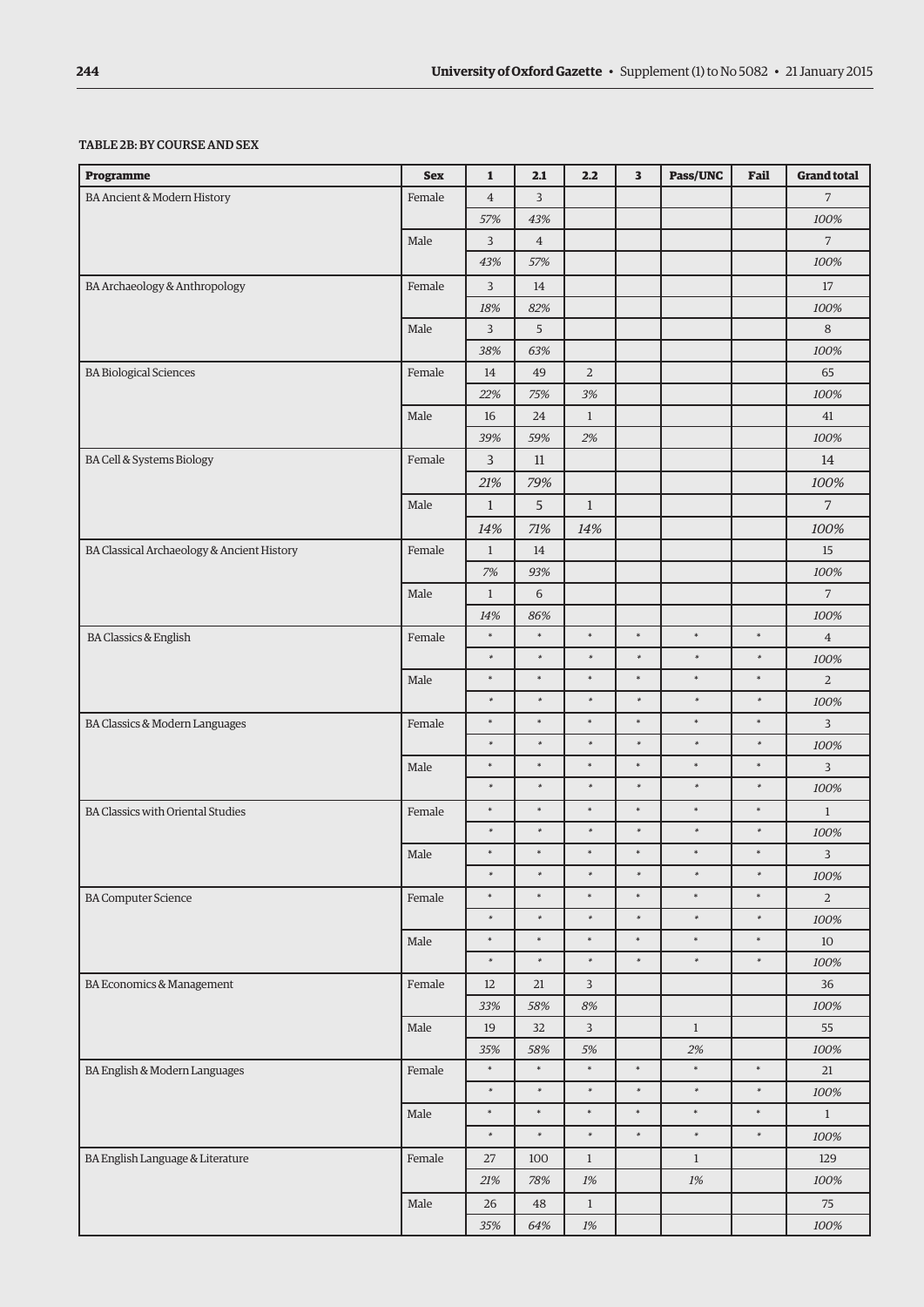| Programme                              | <b>Sex</b> | $\mathbf 1$           | 2.1           | 2.2            | $\overline{\mathbf{3}}$ | Pass/UNC     | Fail   | <b>Grand total</b> |
|----------------------------------------|------------|-----------------------|---------------|----------------|-------------------------|--------------|--------|--------------------|
| BA European & Middle Eastern Languages | Female     | $\ast$                | $\ast$        | $\ast$         | $\ast$                  | $\ast$       | $\ast$ | 5                  |
|                                        |            | $\ast$                | $\ast$        | $\ast$         | $\ast$                  | $\ast$       | $\ast$ | 100%               |
|                                        | Male       | $\ast$                | $\ast$        | $\ast$         | $\ast$                  | $\ast$       | $\ast$ | $\overline{4}$     |
|                                        |            | $\ast$                | $\ast$        | $\ast$         | $\ast$                  | $\ast$       | $\ast$ | 100%               |
| <b>BA Experimental Psychology</b>      | Female     | 18                    | 23            |                |                         |              |        | 41                 |
|                                        |            | 44%                   | 56%           |                |                         |              |        | 100%               |
|                                        | Male       | 5                     | $\,8\,$       | $\sqrt{2}$     |                         |              |        | $15\,$             |
|                                        |            | 33%                   | 53%           | 13%            |                         |              |        | 100%               |
| <b>BA</b> Geology                      | Male       | $\ast$                | $\ast$        | $\ast$         | $\ast$                  | $\ast$       | $\ast$ | $\mathbf{1}$       |
|                                        |            | $\ast$                | $\ast$        | $\ast$         | $\ast$                  | $\ast$       | $\ast$ | 100%               |
| <b>BA</b> Geography                    | Female     | 24                    | 28            |                |                         |              |        | 52                 |
|                                        |            | 46%                   | 54%           |                |                         |              |        | 100%               |
|                                        | Male       | 15                    | $18\,$        | $\,1$          |                         | $1\,$        |        | 35                 |
|                                        |            | 43%                   | 51%           | $3\%$          |                         | 3%           |        | 100%               |
| <b>BA History</b>                      | Female     | 29                    | 77            |                |                         |              |        | 106                |
|                                        |            | 27%                   | 73%           |                |                         |              |        | 100%               |
|                                        | Male       | 43                    | 77            | $\overline{3}$ |                         |              |        | 123                |
|                                        |            | 35%<br>$\ast$         | 63%<br>$\ast$ | 2%<br>$\ast$   | $\ast$                  | $\ast$       | $\ast$ | 100%               |
| BA History & Economics                 | Female     | $\ast$                | $\ast$        | $\ast$         | $\ast$                  | $\ast$       | $\ast$ | $\overline{2}$     |
|                                        | Male       | $\ast$                | $\ast$        | $\ast$         | $\ast$                  | $\ast$       | $\ast$ | $100\%$<br>9       |
|                                        |            | $\ast$                | $\ast$        | $\ast$         | $\ast$                  | $\ast$       | $\ast$ | 100%               |
| <b>BA History &amp; English</b>        | Female     | $\ast$                | $\ast$        | $\ast$         | $\ast$                  | $\ast$       | $\ast$ | 9                  |
|                                        |            | $\ast$                | $\ast$        | $\ast$         | $\ast$                  | $\ast$       | $\ast$ | 100%               |
|                                        | Male       | $\ast$                | $\ast$        | $\ast$         | $\ast$                  | $\ast$       | $\ast$ | $\overline{3}$     |
|                                        |            | $\ast$                | $\ast$        | $\ast$         | $\ast$                  | $\ast$       | $\ast$ | 100%               |
| <b>BA History &amp; Politics</b>       | Female     | $\overline{2}$        | $16\,$        |                |                         |              |        | 18                 |
|                                        |            | $11\%$                | 89%           |                |                         |              |        | 100%               |
|                                        | Male       | 8                     | 20            |                |                         |              |        | 28                 |
|                                        |            | 29%                   | $71\%$        |                |                         |              |        | 100%               |
| BA History & Modern Languages          | Female     | $\ast$                | $\ast$        | $\ast$         | $\ast$                  | $\ast$       | $\ast$ | 11                 |
|                                        |            | $\ast$                | $\ast$        | $\ast$         | $\ast$                  | $\ast$       | $\ast$ | 100%               |
|                                        | Male       | $\ast$                | $\ast$        | $\ast$         | $\ast$                  | $\ast$       | $\ast$ | 5 <sup>5</sup>     |
|                                        |            | $\ast$                | $\ast$        | $\ast$         | $\ast$                  | $\ast$       | $\ast$ | 100%               |
| <b>BA History of Art</b>               | Female     | $\ast$                | $\ast$        | $\ast$         | $\ast$                  | $\ast$       | $\ast$ | 12                 |
|                                        |            | $\ast$                | $\ast$        | $\ast$         | $\ast$                  | $\ast$       | $\ast$ | 100%               |
|                                        | Male       | $\ast$                | $\ast$        | $\ast$         | $\ast$                  | $\ast$       | $\ast$ | $\overline{a}$     |
|                                        |            | $\ast$                | $\ast$        | $\ast$         | $\ast$                  | $\ast$       | $\ast$ | 100%               |
| <b>BA Human Sciences</b>               | Female     | 6                     | $13\,$        |                |                         |              |        | 19                 |
|                                        |            | 32%                   | 68%           |                |                         |              |        | 100%               |
|                                        | Male       | $\overline{a}$<br>33% | $\,4\,$       |                |                         |              |        | $\sqrt{6}$<br>100% |
| <b>BA Jurisprudence</b>                | Female     |                       | 67%<br>89     | 3              |                         | $\mathbf{1}$ |        | 109                |
|                                        |            | 16<br>15%             | 82%           | $3\%$          |                         | 1%           |        | 100%               |
|                                        | Male       | 18                    | 54            | $\overline{2}$ |                         |              |        | $74\,$             |
|                                        |            | $24\%$                | 73%           | $3\%$          |                         |              |        | 100%               |
|                                        |            |                       |               |                |                         |              |        |                    |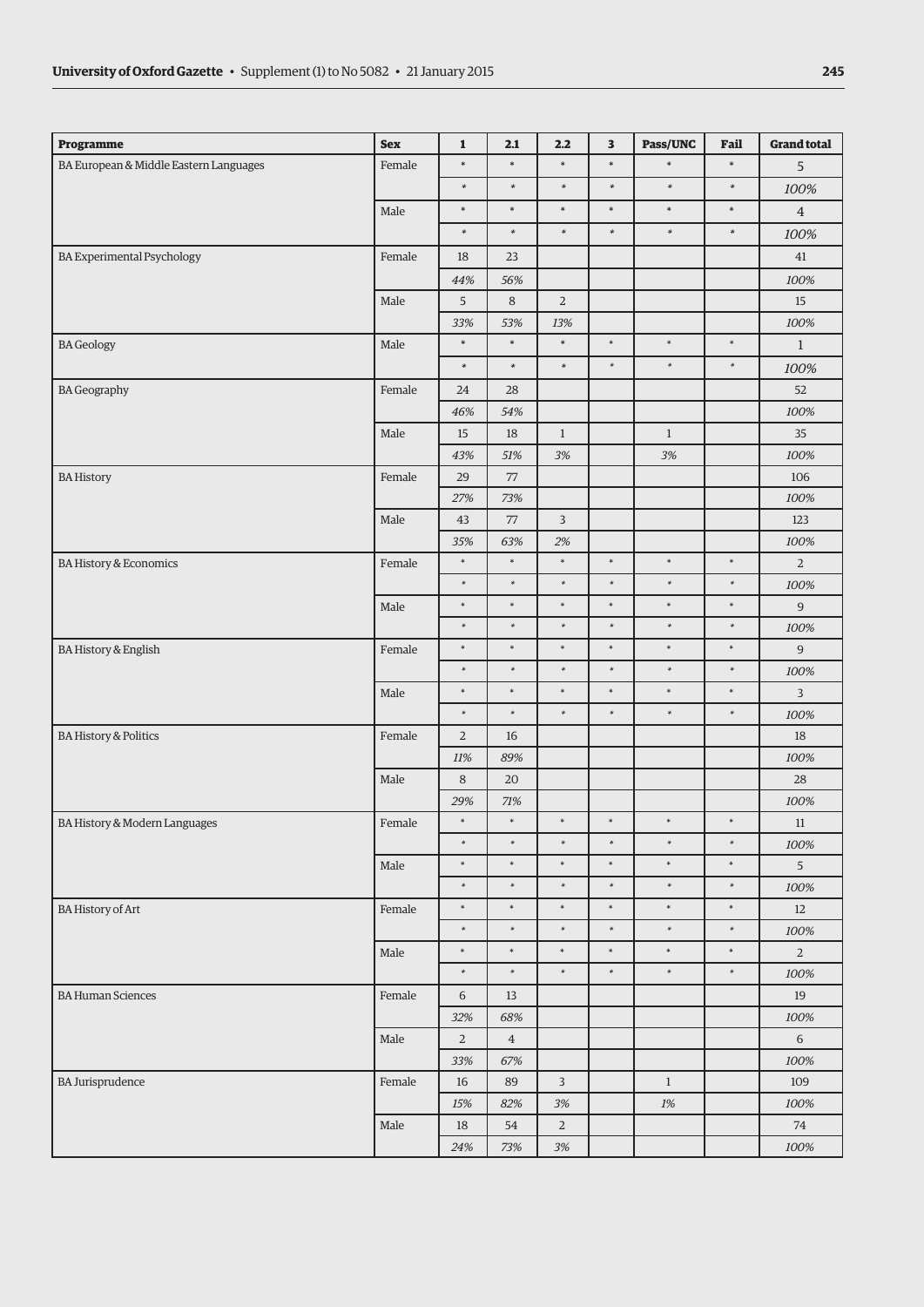| Programme                              | <b>Sex</b> | $\mathbf{1}$   | 2.1            | 2.2                   | $\overline{\mathbf{3}}$ | Pass/UNC     | Fail   | <b>Grand total</b> |
|----------------------------------------|------------|----------------|----------------|-----------------------|-------------------------|--------------|--------|--------------------|
| BA Jurisprudence (with Law in Europe)  | Female     | $\overline{4}$ | 13             |                       |                         |              |        | 17                 |
|                                        |            | 24%            | 76%            |                       |                         |              |        | 100%               |
|                                        | Male       | $\,8\,$        | $\overline{7}$ |                       |                         |              |        | 15                 |
|                                        |            | 53%            | 47%            |                       |                         |              |        | 100%               |
| BA Literae Humaniores - Course 1       | Female     | 13             | 24             | $\mathbf{1}$          |                         |              |        | 38                 |
|                                        |            | 34%            | 63%            | 3%                    |                         |              |        | 100%               |
|                                        | Male       | 19             | 35             |                       |                         |              |        | 54                 |
|                                        |            | 35%            | 65%            |                       |                         |              |        | 100%               |
| BA Literae Humaniores - Course 2       | Female     | $\mathbf{1}$   | $\overline{7}$ | $\mathbf{1}$          |                         |              |        | 9                  |
|                                        |            | 11%            | 78%            | 11%                   |                         |              |        | 100%               |
|                                        | Male       | $\overline{4}$ | $\overline{4}$ |                       |                         |              |        | 8                  |
|                                        |            | 50%            | 50%            |                       |                         |              |        | 100%               |
| <b>BA</b> Mathematics                  | Female     | $\overline{2}$ | 6              | 12                    | 3                       |              |        | 23                 |
|                                        |            | 9%             | 26%            | 52%                   | 13%                     |              |        | 100%               |
|                                        | Male       | $\overline{7}$ | 12             | $\,8\,$               | $\,$ 6 $\,$             | $\mathbf{1}$ |        | 34                 |
|                                        |            | 21%            | 35%            | 24%                   | 18%                     | 3%           |        | 100%               |
| BA Mathematics & Computer Science      | Male       | $\ast$         | $\ast$         | $\ast$                | $\ast$                  | $\ast$       | $\ast$ | $\overline{4}$     |
|                                        |            | $\ast$         | $\ast$         | $\ast$                | $\ast$                  | $\ast$       | $\ast$ | 100%               |
| BA Mathematics & Philosophy            | Female     | $\ast$         | $\ast$         | $\ast$                | $\ast$                  | $\ast$       | $\ast$ | $\mathbf{1}$       |
|                                        |            | $\ast$         | $\ast$         | $\ast$                | $\ast$                  | $\ast$       | $\ast$ | 100%               |
|                                        | Male       | $\ast$         | $\ast$         | $\ast$                | $\ast$                  | $\ast$       | $\ast$ | $\overline{4}$     |
|                                        |            | $\ast$         | $\ast$         | $\ast$                | $\ast$                  | $\ast$       | $\ast$ | 100%               |
| <b>BA Mathematics &amp; Statistics</b> | Female     | 3              | $\overline{2}$ | 3                     |                         |              |        | 8                  |
|                                        |            | 38%            | 25%            | 38%                   |                         |              |        | 100%               |
|                                        | Male       | 5              | $\overline{2}$ | $\overline{2}$        | $\overline{2}$          |              |        | 11                 |
|                                        |            | 45%            | 18%            | 18%                   | 18%                     |              |        | 100%               |
| <b>BA</b> Medical Sciences             | Female     | 19<br>27%      | 49<br>69%      | $\mathsf{3}$<br>$4\%$ |                         |              |        | 71<br>100%         |
|                                        | Male       | 21             | 54             | $\,8\,$               |                         |              |        | 83                 |
|                                        |            | 25%            | 65%            | 10%                   |                         |              |        | 100%               |
| <b>BA Modern Languages</b>             | Female     | 35             | 77             | $\overline{2}$        | $\mathbf{1}$            |              |        | 115                |
|                                        |            | 30%            | 67%            | 2%                    | 1%                      |              |        | 100%               |
|                                        | Male       | 25             | 47             | $\overline{4}$        |                         |              |        | 76                 |
|                                        |            | 33%            | 62%            | 5%                    |                         |              |        | 100%               |
| <b>BA</b> Neuroscience                 | Female     | $\ast$         | $\ast$         | $\ast$                | $\ast$                  | $\ast$       | $\ast$ | 5                  |
|                                        |            | $\ast$         | $\ast$         | $\ast$                | $\ast$                  | $\ast$       | $\ast$ | 100%               |
| <b>BA Music</b>                        | Female     | 18             | 18             |                       |                         |              |        | 36                 |
|                                        |            | 50%            | 50%            |                       |                         |              |        | 100%               |
|                                        | Male       | 18             | 15             |                       |                         |              |        | 33                 |
|                                        |            | 55%            | 45%            |                       |                         |              |        | 100%               |
| <b>BA Oriental Studies</b>             | Female     | 6              | 18             |                       |                         |              |        | 24                 |
|                                        |            | 25%            | 75%            |                       |                         |              |        | 100%               |
|                                        | Male       | $\overline{7}$ | 6              | $\mathbf{1}$          |                         |              |        | 14                 |
|                                        |            | 50%            | 43%            | 7%                    |                         |              |        | 100%               |
| BA Philosophy, Politics & Economics    | Female     | 14             | 67             |                       |                         |              |        | 81                 |
|                                        |            | 17%            | 83%            |                       |                         |              |        | 100%               |
|                                        | Male       | 37             | 120            | 6                     | $\overline{2}$          |              |        | 165                |
|                                        |            | 22%            | 73%            | $4\%$                 | $1\%$                   |              |        | 100%               |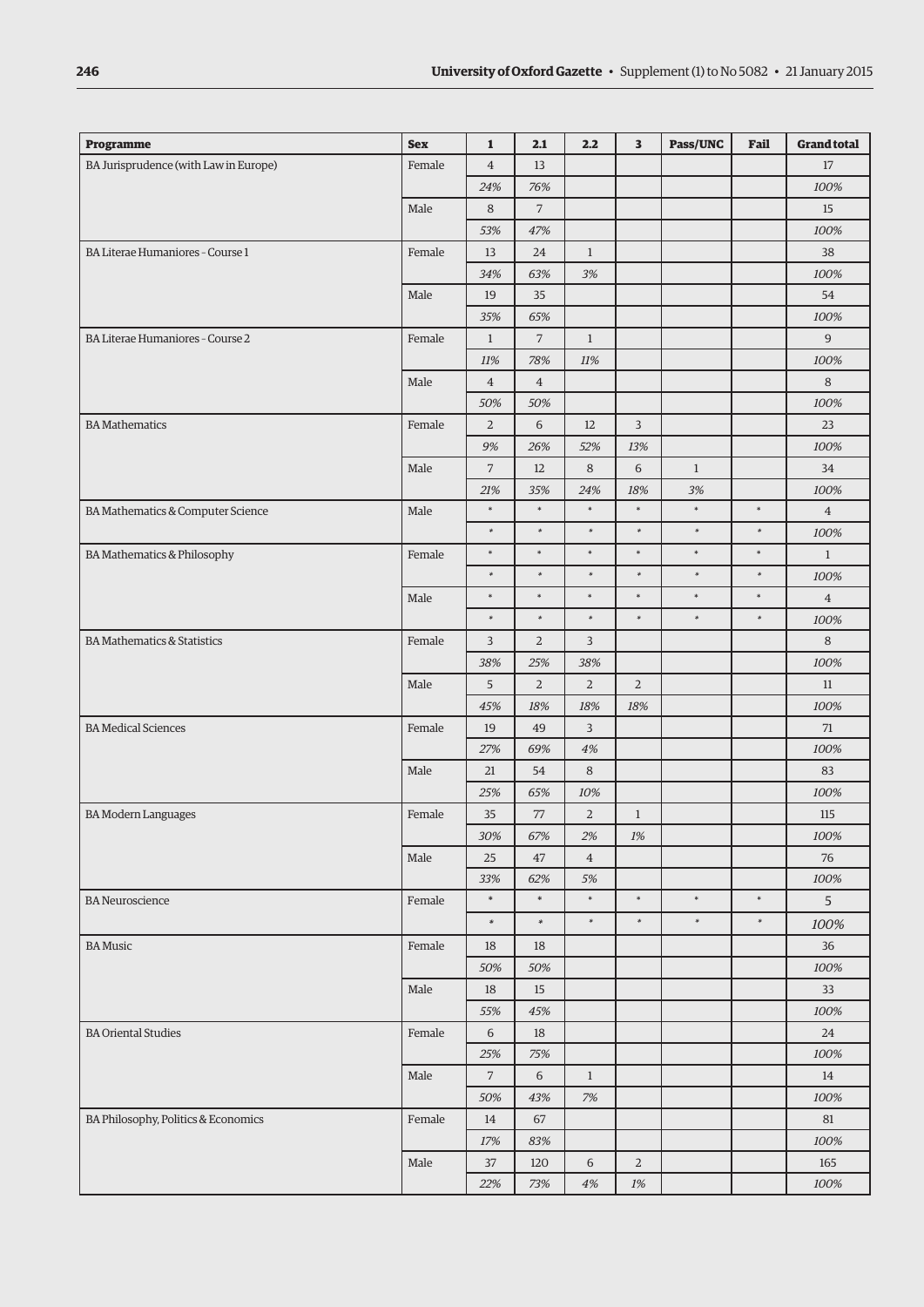| Programme                                  | <b>Sex</b> | $\mathbf{1}$          | 2.1                 | 2.2            | 3              | Pass/UNC     | Fail   | <b>Grand total</b> |
|--------------------------------------------|------------|-----------------------|---------------------|----------------|----------------|--------------|--------|--------------------|
| BA Philosophy & Theology                   | Female     |                       | 8                   |                |                |              |        | 8                  |
|                                            |            |                       | 100%                |                |                |              |        | 100%               |
|                                            | Male       | $\overline{4}$        | 13                  |                |                |              |        | $17\,$             |
|                                            |            | 24%                   | 76%                 |                |                |              |        | 100%               |
| BA Philosophy & Modern Languages           | Female     | $\overline{2}$        | 5                   | $\mathbf{1}$   |                |              |        | 8                  |
|                                            |            | 25%                   | 63%                 | 13%            |                |              |        | 100%               |
|                                            | Male       | $\mathbf{1}$          | $\sqrt{6}$          |                |                |              |        | $\overline{7}$     |
|                                            |            | 14%                   | 86%                 |                |                |              |        | 100%               |
| <b>BA Physics</b>                          | Female     | $\mathbf{1}$          | 5                   | $\mathsf 3$    | $\overline{2}$ |              |        | $11\,$             |
|                                            |            | 9%                    | 45%                 | 27%            | 18%            |              |        | 100%               |
|                                            | Male       | $\overline{4}$        | 15                  | 20             | $\mathbf{1}$   |              |        | 40                 |
|                                            |            | 10%                   | 38%                 | 50%            | 3%             |              |        | 100%               |
| BA Psychology & Philosophy                 | Female     | 5                     | 10                  |                |                |              |        | 15                 |
|                                            |            | 33%                   | 67%                 |                |                |              |        | 100%               |
|                                            | Male       |                       | $9$                 |                |                |              |        | $9$                |
|                                            |            |                       | 100%                |                |                |              |        | 100%               |
| BA Psychology, Philosophy & Physiology     | Female     | $\ast$                | $\ast$              | $\ast$         | $\ast$         | $\ast$       | $\ast$ | $\mathbf{1}$       |
|                                            |            | $\ast$                | $\ast$              | $\ast$         | $\ast$         | $\ast$       | $\ast$ | 100%               |
|                                            | Male       | $\ast$                | $\ast$              | $\ast$         | $\ast$         | $\ast$       | $\ast$ | $\mathbf{1}$       |
|                                            |            | $\ast$                | $\ast$              | $\ast$         | $\ast$         | $\ast$       | $\ast$ | 100%               |
| <b>BATheology</b>                          | Female     | 5                     | 12                  | $\mathbf{1}$   |                |              |        | 18                 |
|                                            |            | 28%                   | 67%                 | 6%             |                |              |        | 100%               |
|                                            | Male       | 12                    | 17                  |                |                |              |        | 29                 |
|                                            |            | 41%                   | 59%<br>$\ast$       | $\ast$         | $\ast$         | $\ast$       | $\ast$ | 100%               |
| BA Theology & Oriental Studies             | Female     | $\ast$<br>$\ast$      | $\ast$              | $\ast$         | $\ast$         | $\ast$       | $\ast$ | $\overline{2}$     |
|                                            |            |                       |                     |                |                |              |        | 100%               |
| <b>BFA Fine Art</b>                        | Female     | 8                     | 9                   |                |                |              |        | $17\,$             |
|                                            | Male       | 47%<br>$\overline{2}$ | 53%<br>$\mathsf{3}$ | $\mathbf{1}$   |                |              |        | 100%<br>6          |
|                                            |            | 33%                   | 50%                 | $17\%$         |                |              |        | $100\%$            |
| <b>BTh Theology</b>                        | Female     | $\mathbf{1}$          | $\overline{4}$      | $\mathbf{1}$   |                |              |        | $\,$ 6 $\,$        |
|                                            |            | 17%                   | 67%                 | 17%            |                |              |        | 100%               |
|                                            | Male       | $\mathbf{3}$          | 6                   | $\overline{a}$ |                |              |        | 11                 |
|                                            |            | 27%                   | 55%                 | $18\%$         |                |              |        | 100%               |
| MBiochem Molecular & Cellular Biochemistry | Female     | 9                     | 26                  | $\mathbf{1}$   | $\overline{a}$ |              |        | 38                 |
|                                            |            | 24%                   | 68%                 | 3%             | 5%             |              |        | 100%               |
|                                            | Male       | 15                    | 24                  | $\overline{4}$ | $\mathbf{1}$   | $\mathbf{1}$ |        | 45                 |
|                                            |            | 33%                   | 53%                 | $9\%$          | 2%             | 2%           |        | 100%               |
| MChem Chemistry                            | Female     | 28                    | 33                  | 13             |                |              |        | 74                 |
|                                            |            | 38%                   | 45%                 | 18%            |                |              |        | 100%               |
|                                            | Male       | 40                    | 32                  | 16             | $\overline{a}$ |              |        | 90                 |
|                                            |            | 44%                   | 36%                 | 18%            | 2%             |              |        | 100%               |
| MCompSci Computer Science                  | Female     | $\ast$                | $\ast$              | $\ast$         | $\ast$         | $\ast$       | $\ast$ | $\mathbf{1}$       |
|                                            |            | $\ast$                | $\ast$              | $\ast$         | $\ast$         | $\ast$       | $\ast$ | 100%               |
|                                            | Male       | $\ast$                | $\ast$              | $\ast$         | $\ast$         | $\ast$       | $\ast$ | 12                 |
|                                            |            | $\ast$                | $\ast$              | $\ast$         | $\ast$         | $\ast$       | $\ast$ | 100%               |
| MEarthSci Earth Sciences                   | Female     | $\overline{4}$        | $\overline{9}$      |                |                |              |        | 13                 |
|                                            |            | 31%                   | 69%                 |                |                |              |        | 100%               |
|                                            | Male       | 3                     | $15\,$              | $\sqrt{2}$     |                |              |        | $20\,$             |
|                                            |            | 15%                   | 75%                 | 10%            |                |              |        | 100%               |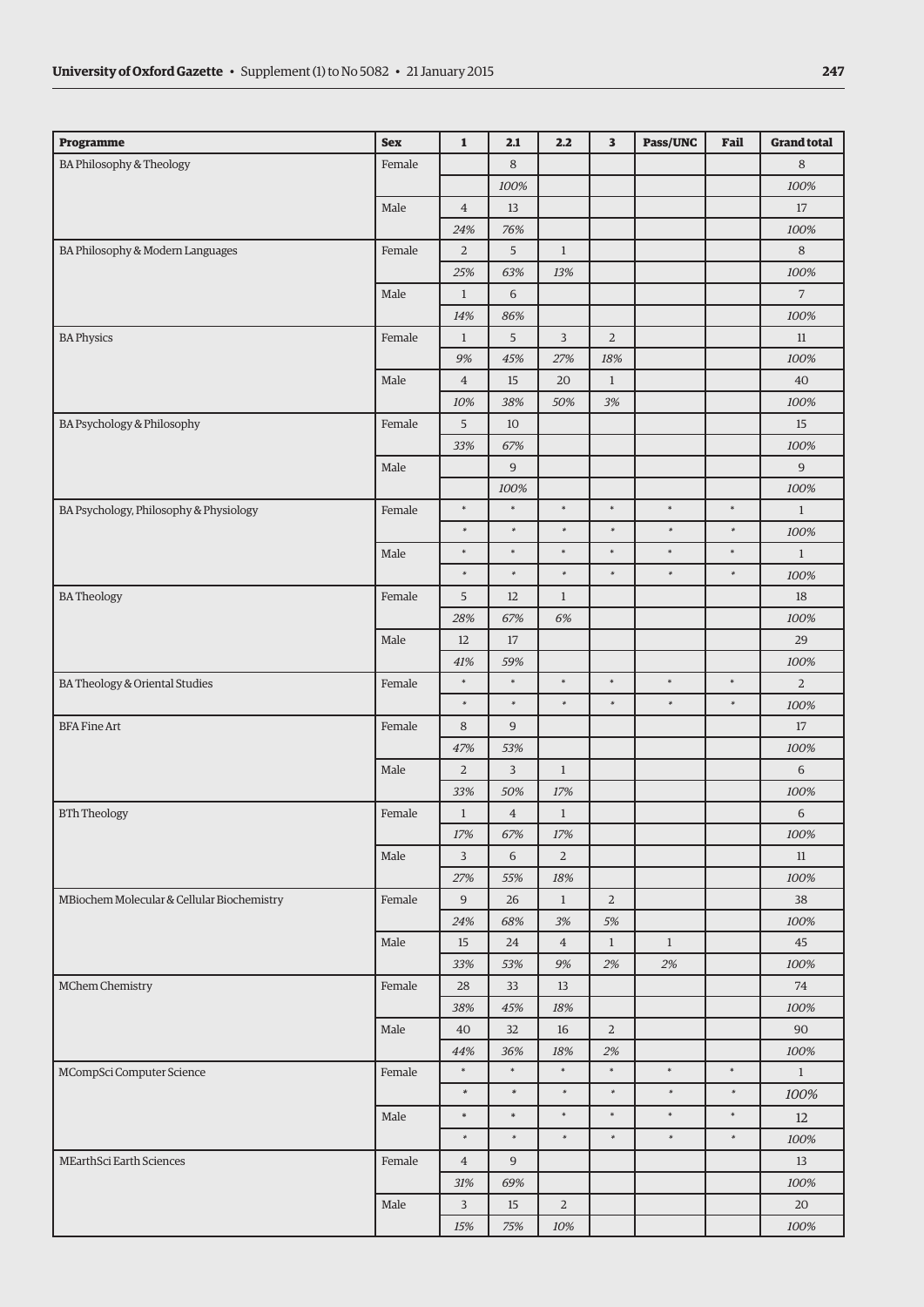| Programme                                   | <b>Sex</b> | $\mathbf{1}$   | 2.1            | 2.2            | $\overline{\mathbf{3}}$ | Pass/UNC         | Fail       | <b>Grand total</b> |
|---------------------------------------------|------------|----------------|----------------|----------------|-------------------------|------------------|------------|--------------------|
| <b>MEng Engineering Science</b>             | Female     | $\overline{9}$ | 14             | $\overline{7}$ | $\mathbf{1}$            |                  |            | 31                 |
|                                             |            | 29%            | 45%            | 23%            | 3%                      |                  |            | 100%               |
|                                             | Male       | 41             | 46             | 16             | $\overline{2}$          | 3                |            | 108                |
|                                             |            | 38%            | 43%            | 15%            | 2%                      | 3%               |            | 100%               |
| MEng Engineering, Economics & Management    | Female     | $\ast$         | $\ast$         | $\ast$         | $\ast$                  | $\ast$           | $\ast$     | $\mathbf{1}$       |
|                                             |            | $\ast$         | $\ast$         | $\ast$         | $\ast$                  | $\ast$           | $\ast$     | 100%               |
|                                             | Male       | $\ast$         | $\ast$         | $\ast$         | $\ast$                  | $\ast$           | $\ast$     | 17                 |
|                                             |            | $\ast$         | $\ast$         | $\ast$         | $\ast$                  | $\ast$           | $\ast$     | 100%               |
| MEng Materials Science                      | Female     | $\mathbf{1}$   | 3              | $\overline{2}$ |                         |                  |            | 6                  |
|                                             |            | 17%            | 50%            | 33%            |                         |                  |            | 100%               |
|                                             | Male       | $\overline{7}$ | 5              | $\overline{2}$ | $\mathbf{1}$            |                  |            | 15                 |
|                                             |            | 47%            | 33%            | 13%            | 7%                      |                  |            | 100%               |
| MEng Materials, Economics & Management      | Female     | $\ast$         | $\ast$         | $\ast$         | $\ast$                  | $\ast$           | $\ast$     | $\overline{2}$     |
|                                             |            | $\ast$         | $\ast$         | $\ast$         | $\ast$                  | $\ast$           | $\ast$     | 100%               |
|                                             | Male       | $\ast$         | $\ast$         | $\ast$         | $\ast$                  | $\ast$           | $\ast$     | $\overline{7}$     |
|                                             |            | $\ast$         | $\ast$         | $\ast$         | $\ast$                  | $\ast$           | $\ast$     | 100%               |
| <b>MMath Mathematics</b>                    | Female     | $\overline{7}$ | 13             | $\overline{2}$ |                         |                  |            | 22                 |
|                                             |            | 32%            | 59%            | 9%             |                         |                  |            | 100%               |
|                                             | Male       | 40             | 30             | 9              |                         |                  |            | 79                 |
|                                             |            | 51%            | 38%            | 11%            |                         |                  |            | 100%               |
| MMath Mathematics & Statistics              | Female     | 3              | $\overline{2}$ | $\mathbf{1}$   |                         |                  |            | 6                  |
|                                             |            | 50%            | 33%            | 17%            |                         |                  |            | 100%               |
|                                             | Male       | $\overline{4}$ | $\overline{2}$ |                |                         |                  |            | 6                  |
|                                             |            | 67%            | 33%            |                |                         |                  |            | 100%               |
| MMathCompSci Mathematics & Computer Science | Female     | $\ast$         | $\ast$         | $\ast$         | $\ast$                  | $\ast$           | $\ast$     | $\overline{a}$     |
|                                             |            | $\ast$         | $\ast$         | $\ast$         | $\ast$                  | $\ast$           | $\ast$     | 100%               |
|                                             | Male       | $\ast$         | $\ast$         | $\ast$         | $\ast$                  | $\ast$           | $\ast$     | 6                  |
|                                             |            | $\ast$         | $\ast$         | $\ast$         | $\ast$                  | $\ast$           | $\ast$     | 100%               |
| MMathPhil Mathematics & Philosophy          | Female     | $\ast$         | $\ast$         | $\ast$         | $\ast$                  | $\ast$           | $\ast$     | $\overline{4}$     |
|                                             |            | $\ast$         | $\ast$         | $\ast$         | $\ast$                  | $\ast$           | $\ast$     | 100%               |
|                                             | Male       | $\ast$         | $\ast$         | $\ast$         | $\ast$                  | $\ast$           | $\ast$     | 6                  |
|                                             |            | $\ast$         | $\ast$         | $\ast$         | $\ast$                  | $\ast$           | $\ast$     | 100%               |
| <b>MPhys Physics</b>                        | Female     | $\overline{7}$ | $\overline{4}$ |                |                         |                  |            | $11\,$             |
|                                             |            | 64%            | 36%            |                |                         |                  |            | 100%               |
|                                             | Male       | 48             | 44             | $\,$ 6 $\,$    | $\mathbf{1}$            |                  |            | 99                 |
|                                             |            | 48%            | 44%            | 6%             | $1\%$                   |                  |            | 100%               |
| MPhysPhil Physics & Philosophy              | Female     | $\mathbf{1}$   | $\overline{4}$ | $\mathbf{1}$   |                         |                  |            | 6                  |
|                                             |            | $17\%$         | 67%            | 17%            |                         |                  |            | 100%               |
|                                             | Male       | $\overline{2}$ | $\overline{7}$ |                |                         |                  |            | 9                  |
|                                             |            | 22%            | 78%            |                |                         |                  |            | 100%               |
| <b>Total</b>                                |            | 969            | 1,886          | 199            | 30                      | $\boldsymbol{9}$ | $\mbox{O}$ | 3,093              |
| Percentage total                            |            | 31%            | 61%            | $6\%$          | $1\%$                   | $0\%$            | $0\%$      | 100%               |